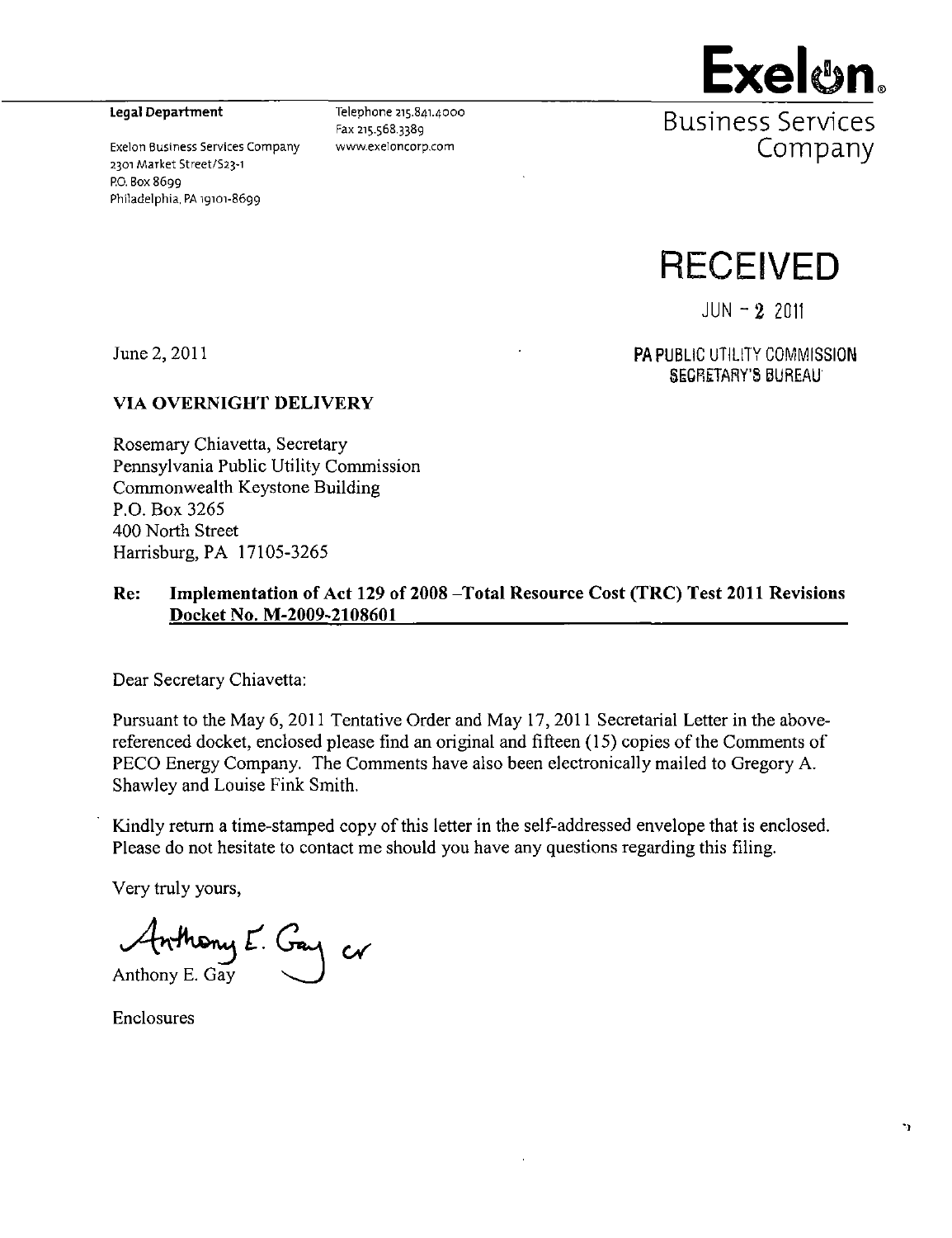#### **BEFORE THE PENNSYLVANIA PUBLIC UTILITY COMMISSION**

| Implementation of Act 129 of 2008 -   |                           |
|---------------------------------------|---------------------------|
| <b>Total Resource Cost (TRC) Test</b> | Docket No. M-2009-2108601 |
| <b>2011 Revisions</b>                 |                           |

## **COMMENTS OF PECO ENERGY COMPANY ON THE PROPOSED 2011 REVISIONS TO THE TOTAL RESOURCE COST TEST**

Pursuant to the May 6, 2011, Tentative Order entered by the Pennsylvania Public Utility Commission (the "Commission") in the above-referenced docket, PECO Energy Company ("PECO" or the "Company") hereby submits comments on the Commission's proposed revisions to the total resource cost ("TRC") test for use in evaluating the cost-effectiveness of the energy efficiency and conservation plans ("EE&C Plans") of electric distribution companies ("EDCs").

## **I. INTRODUCTION**

PECO appreciates the opportunity to comment on this matter and commends the Commission's efforts to refine the existing TRC test to address areas of uncertainty and to further support Act 129's goals. Overall, the Company believes the Tentative Order accurately tracks the discussion and resolution of issues by the Statewide Evaluator and working group participants. However, the Company does have some substantive comments and requests for clarification which are provided below in the format directed by the Tentative Order.

## **II. COMMENTS ON THE TENTATIVE ORDER**

## **A. Demand Response ("DR")**

## 1. Application Of TRC Test Calculation To DR Programs

PECO is not commenting on this topic.

## **2. Treatment Of DR Payments To CSPs And EDCs From PJM**



 $JUN - 2 2011$ 

PA PUBLIC UTILITY COMMISSION SECRETARY'S BUREAU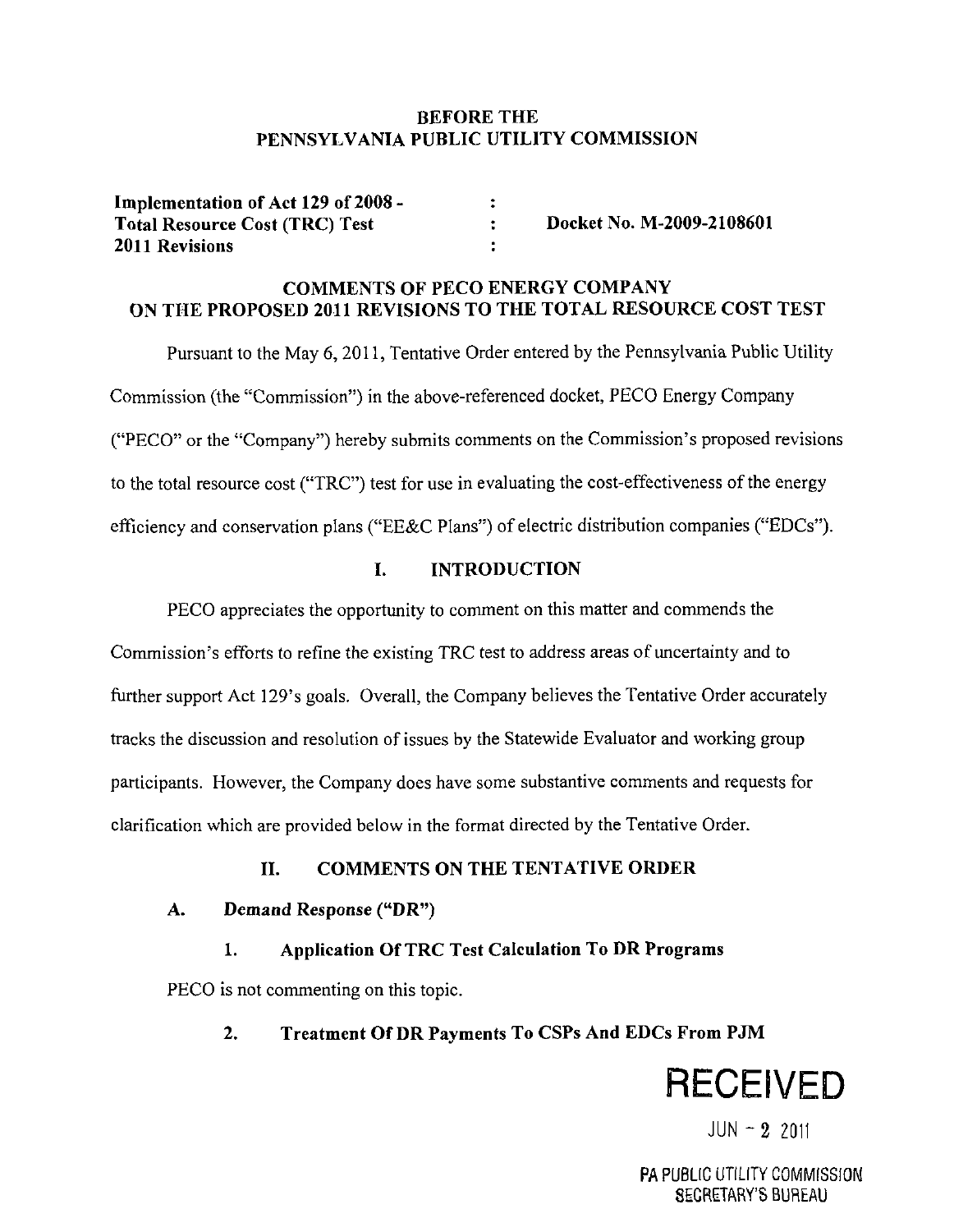In the Tentative Order, the Commission proposes that PJM payments to Conservation Service Providers ("CSPs") for DR market participation be excluded from TRC test calculations. PJM payments to EDCs, however, would be allowed to be recognized as benefits for purposes of the TRC test to the extent that such payments "represent benefits (costs avoided) that exceed those costs avoided which are calculated as set forth in the 2009 PA TRC Test Order<sup>1</sup>." Tentative Order, p. 9. The Commission explains the different treatment of PJM payments by stating that EDCs provide "full disclosure of program costs" while CSP transactions "lack transparency." Thus, the Commission reasoned, payments to EDCs "are truly net societal benefits" while payments to CSPs "are considered to offset" CSP costs. Id. at 9-10. Commissioner Cawley, in his May 5, 2011 Statement, encouraged comments on the issue of whether or not PJM payments should be treated differently depending on whether they are received by an EDC or CSP.

#### a. Recognition Of PJM Payments To EDCs And CSPs

PECO believes that all costs and benefits, including PJM payments for DR market participation, must be incorporated into the TRC on a consistent basis regardless of whether they pass thorough a CSP or an EDC. The overall purpose of the TRC test is to consistently evaluate the cost-effectiveness of programs contained in EE&C Plans. To this end, all costs and benefits must be captured in order to perform an accurate analysis. The Company understands that the Commission is concerned about a lack of transparency regarding the costs and benefits of CSPrelated transactions. There also appears to be a belief that CSPs are unwilling to release any financial performance data, and, if such a release occurred, that it would hurt their competitive position. PECO believes these concerns are overstated and should not be the basis for excluding

<sup>&</sup>lt;sup>1</sup> Implementation of Act 129 of 2008 – Total Resource Cost (TRC) Test, Docket No. M 2009-2108601 (June 23, 2009), corrected by errata on page 7 on October 19, 2009.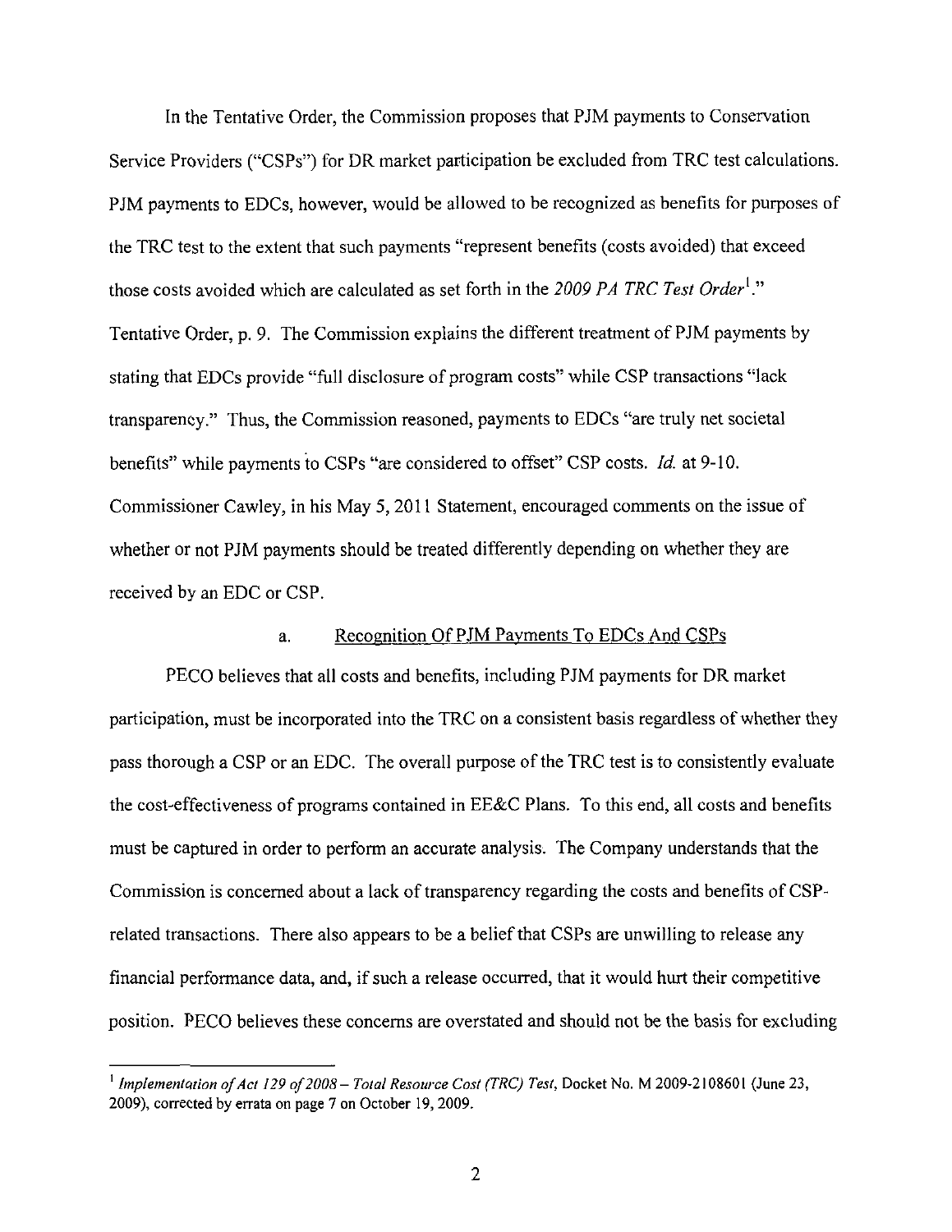PJM payments to CSPs from the TRC test altogether. PECO contractually requires CSPs participating in its current Act 129 DR programs to divulge certain cost and financial incentive data in support of their program participants. This disclosure requirement has not prevented the Company from identifying and contracting with a sufficient number of CSPs to implement its EE&C Plan. Further, several existing CSPs (that operate in PJM and nationwide) are publically traded entities that routinely report their financial performance and earnings data to the investment community.

#### b. Value Of PJM Payments Included In TRC Test

As noted above, the Commission proposes to allow PJM payments to EDCs to be recognized as benefits "to the extent that these payments represent benefits (costs avoided) that exceed those costs avoided which are calculated as set forth in the 2009 PA TRC Test Order." It is not clear from the discussion in the Tentative Order why the entire PJM payment should not be included as a benefit. PECO believes that it is appropriate to include the entire PJM payment provided in connection with an Act 129 DR program because it represents an increment to any other avoided cost benefits.

PECO also requests a clarification (and a citation, if available) of the following statement made in this section of the Tentative Order: "The payments by PJM for economic program participation represent benefits that are in excess of the retail rate, by definition." Tentative Order, p. 10.

#### **3. Treatment Of DR Payments To CSPs And Participants From EDCs**

In this section of the Tentative Order, the Commission discusses the use of DR participant incentives as a proxy for the participants' transaction costs. The Commission states that the California Protocols provide guidance on this issue and, based on its review of the

3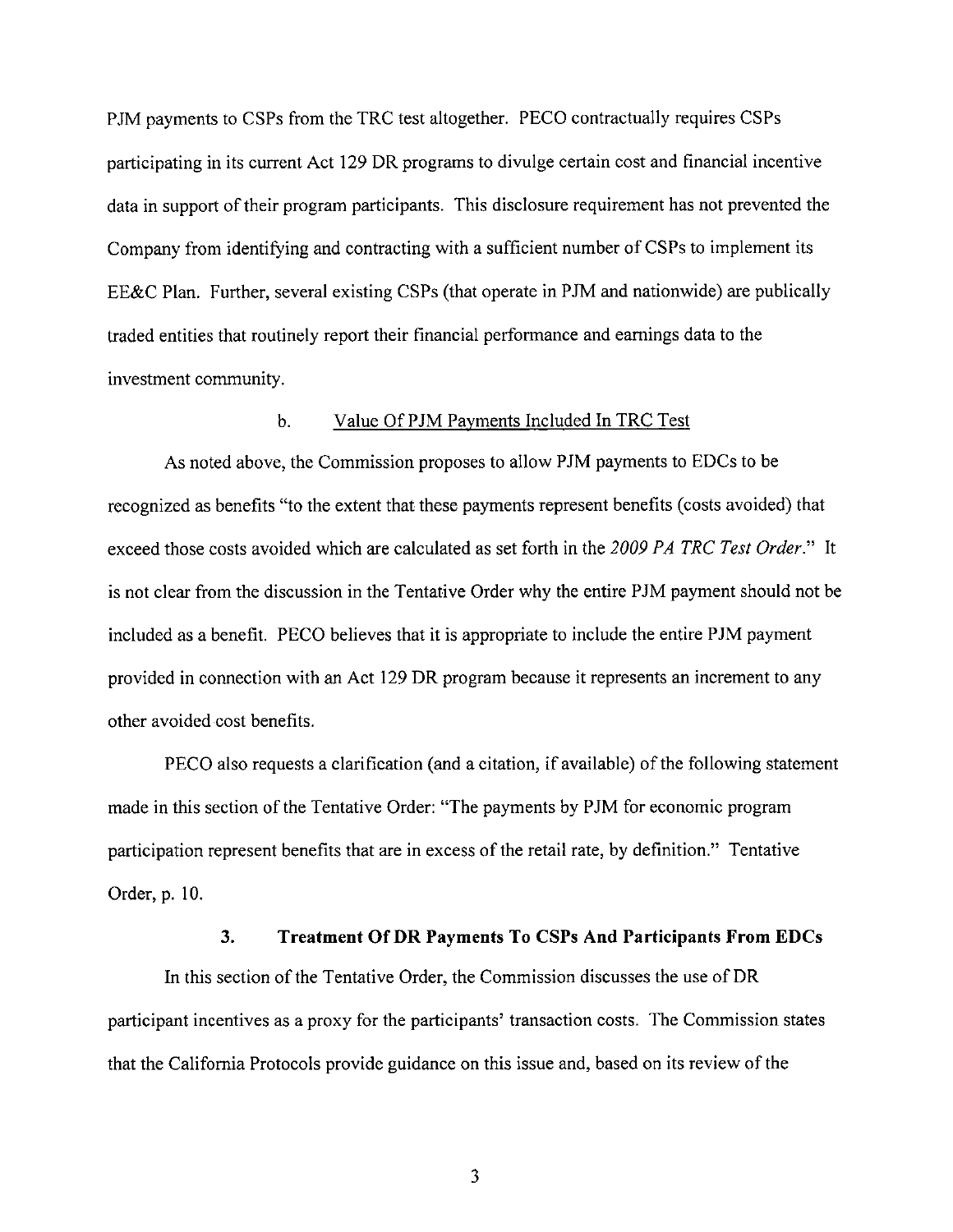Protocols, the Commission proposes that payments made by EDCs directly to participants or CSPs be included as a cost for purposes of the TRC test. Tentative Order, pp. 12-13.

PECO recognizes that DR incentives can be a proxy for transaction costs, but believes that 75% of incentive payments would be an appropriate proxy for transaction costs, instead of the 100% proposed by the Commission. PECO notes that in the California Protocol DR reporting templates, the "base case" utilizes 75% of the sum of incentives and bill reductions in its transactional cost calculations.

Finally, when reviewing this section of the Tentative Order, the Company identified a citation that appears to be incorrect. On page 12 the Commission states: "The California Protocols provide guidance on treatment of payments from EDCs to CSPs or to participants of DR programs and highlight the importance of considering customer costs arising from the loss of electric service (e.g., losses in productivity and comfort) as an element of TRC in DR." The Tentative Order then references page 17 of the California Protocols, which addresses issues such as program administrative costs, ancillary services market revenues and the avoided cost of supplying electricity - but not loss of electric service. The Company requests that a corrected citation be provided in the final order.

#### **4. Treatment of American Reinvestment And Recovery Act Of 2009 (ARRA) Funds**

PECO is not commenting on this topic.

#### 5. Measure Life For DR Programs

PECO is not commenting on this topic.

#### **B. Net-To-Gross**

1. Net-To-Gross Research And Applications

PECO is not commenting on this topic.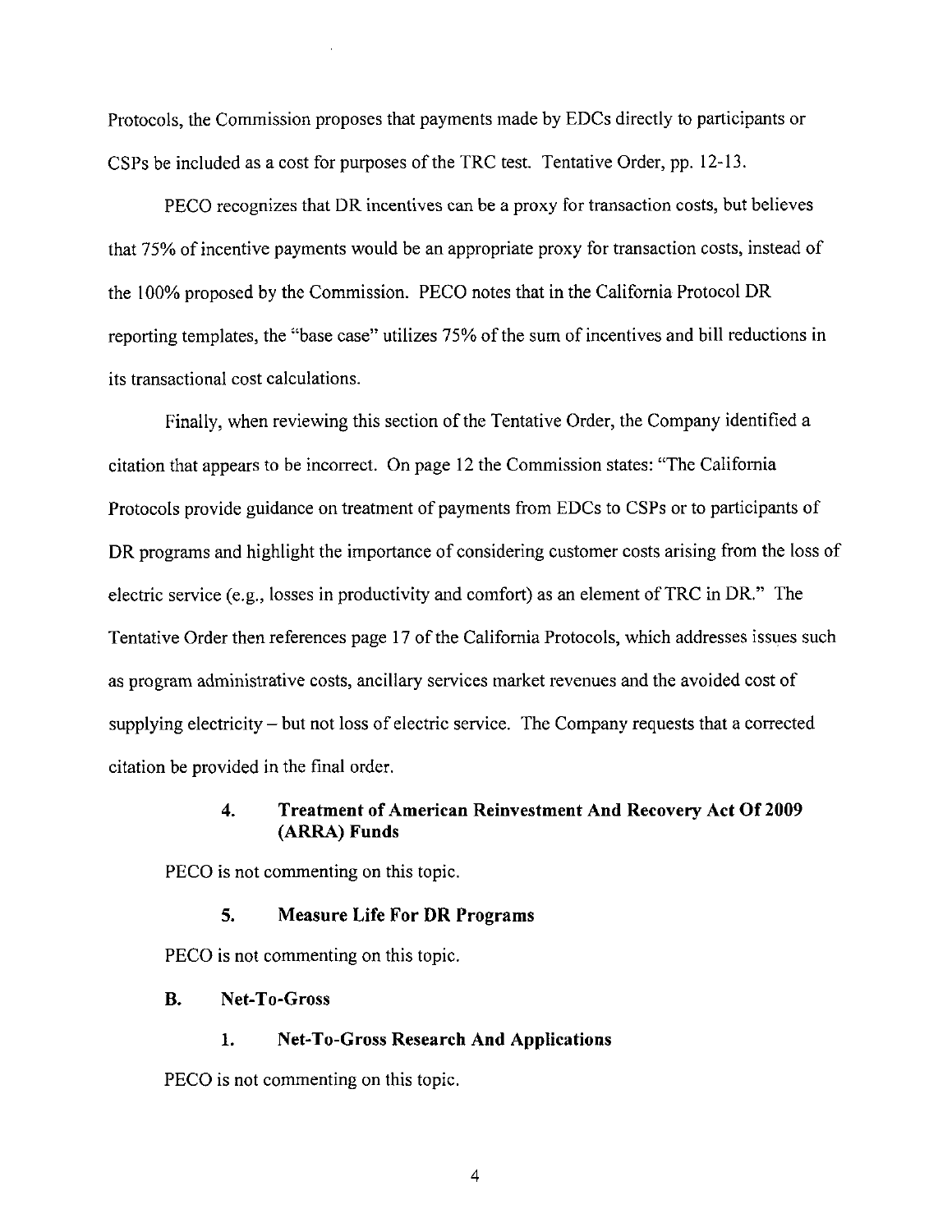#### **C. Fuel Switching**

#### **1. TRC Inputs For Fuel Switching**

The Commission proposes to use the 2002 California Standard Practice Model ("CA SPM") as a guide for defining the costs and benefits that should be included in the TRC test for fuel switching purposes. Tentative Order, p. 9. PECO requests that the Commission provide explicit guidance on how to calculate increased supply costs for gas resulting from fuel switching. PECO believes it would be appropriate to use NYMEX gas costs for the first 10 years, and U.S. Energy Information Association ("EIA") projections thereafter.

#### 2. Fuel Switching Appliance Efficiency

PECO is not commenting on this topic.

#### **D. TRC Calculations**

## **1. Database For Deemed Customer Costs Or Incremental Measure Costs As Applicable**

The Commission proposes that EDCs continue to use already filed incremental cost data in TRC calculations through May 31, 2013. For measure variants not included in the EDCs' EE&C Plans, the Commission states that EDCs should use the CPUC's Database for Energy Efficient Resources ("DEER") as the primary source of cost data. Tentative Order, p. 22. PECO believes that the use of DEER data, which has been assembled over many years and is updated regularly, may represent an improvement over the filed incremental cost data in some cases. PECO, therefore, requests that the Commission allow EDCs to use DEER data (appropriately adjusted for regional and local conditions) for any measure.

## **2. Basis Of TRC Benefits - Reported Savings Or Verified Savings; And Basis Of TRC Costs - Actual Costs Or Committed Costs**

PECO is not commenting on this topic.

## **3. Definition Of Incentives In TRC For Energy Efficiency Measures**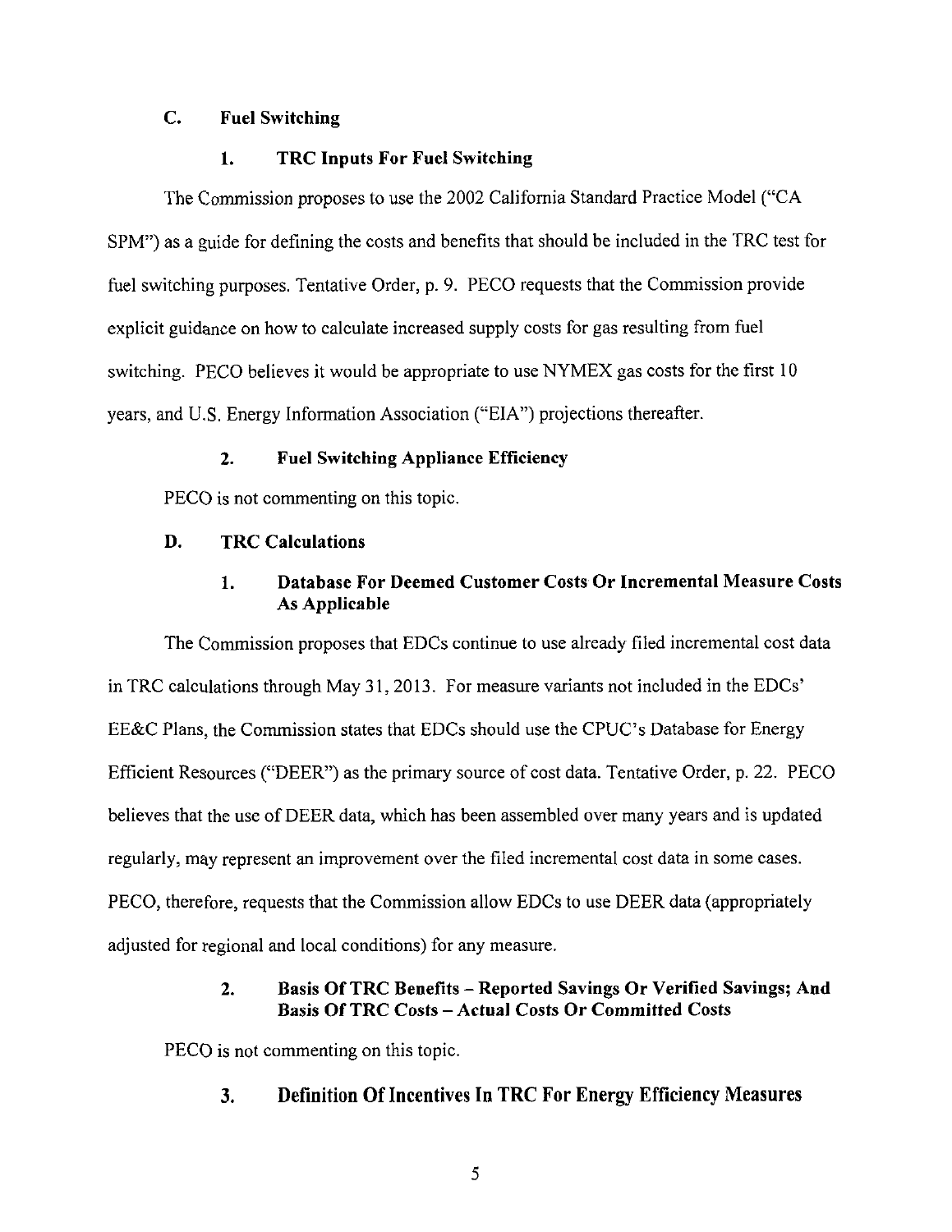PECO is not commenting on this topic.

#### **4. Avoided Cost Calculations And Forecasts**

In this section, the Commission addresses the calculation of the avoided cost of electricity and, in particular, whether EDCs should use historical or forecast data for the "BLS Electric Power GTD sector price index" as a basis for the escalation rate and for how many years should the BLS factor be applied. Tentative Order, pp. 24-27. The Commission proposes that EDCs use the historical average annual growth rate from a BLS index (provided in the Tentative Order) for the period 2003 through the most recently available annual data point as a proxy for the rate of escalation between the end of the 2013 program year and the beginning of the EIA Annual Energy Outlook in year 11. Tentative Order, p. 26.

PECO requests confirmation from the Commission that the use of this growth rate would apply only to new programs proposed between now and May 31, 2013, consistent with the Commission's proposed resolution of the avoided cost issue addressed in Section III.D.6 of the Tentative Order. See Tentative Order, p. 29 ("For program measures that have not been changed, regardless of methodology or data used by an EDC to calculate its original Commission-accepted portfolio TRC test, the avoided costs figures included in TRC calculations in previously approved EE&C/DR program plans need not be updated for the period June 1, 2009, to May 31, 2013, by present or future avoided cost figure revisions or updates.").

#### **5. Inclusion Or Exclusion Of Customer Avoided Operating And Maintenance Costs In the TRC Calculation**

PECO is not commenting on this topic.

## **6. Avoided Costs In The Benefit/Cost Ratios In The Approved EE&C Plans And Avoided Costs Commencing June 1, 2013**

**PECO is not commenting on this topic.** 

## **E. TRC Reporting**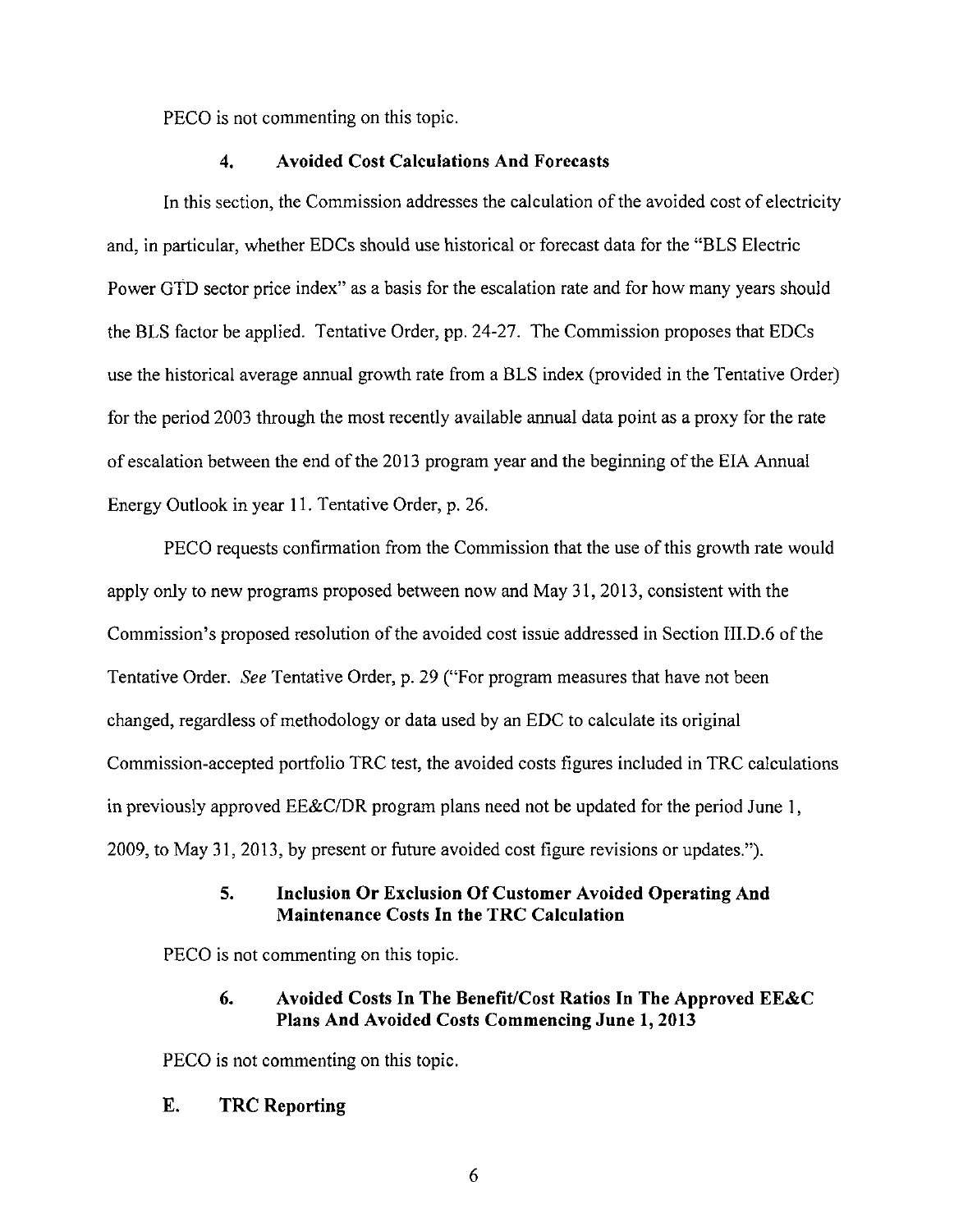#### **1. Baseline Study Research**

PEGO is not commenting on this topic.

## **2. Frequency Of Cost-Effectiveness Evaluations And Reporting Results And Timing Of TRC Reports (e.g.. When To Freeze Data And Inputs)**

PECO is not commenting on this topic.

## **III. COMMENTS ON OTHER TRC TOPICS**

#### **A. Price Suppression Benefit Of DR Programs**

One of the key drivers of the Act 129 demand reduction requirement for the top 100-hour period is the price mitigation that results from reducing demand during high priced periods. A 2007 study conducted by PJM, which simulated the effect of demand response on prices, demonstrated that a three percent load reduction in the 100 highest peak hours corresponds to a price decline of six to twelve percent.<sup>2</sup> PECO believes this price reduction represents an additional benefit of DR programs that should be included in the TRC test. The price reduction .benefit could be modeled by simulating the PJM market with and without the effects of the Act 129 DR programs using an hourly market simulation model such as PROMOD. PECO recommends that the Statewide Evaluator and working group review possible models and develop a recommendation.

## **B. TRC Test Period**

Act 129 defines the TRC test as "[a] standard test that is met if, over the effective life of each plan not to exceed 15 years, the net present value of the avoided monetary cost of supplying electricity is greater than the net present value of the monetary cost of energy efficiency conservation measures." 66 Pa. C.S. §2806. l(m). PECO believes this language is somewhat

<sup>&</sup>lt;sup>2</sup> Markets Committee of the ISO/RTO Council . 2007. "ISO-RTO Council Report, Harnessing the Power of Demand How RTOs and JSCs Are Integrating Demand Response into Wholesale Electricity Markets." http://www.isorto.org/atf/cf/%7B5B4E85C6-7EAC-40A0-8DC3-003829518EBD%7D/IRC\_DR\_Report\_l 01607.pdf.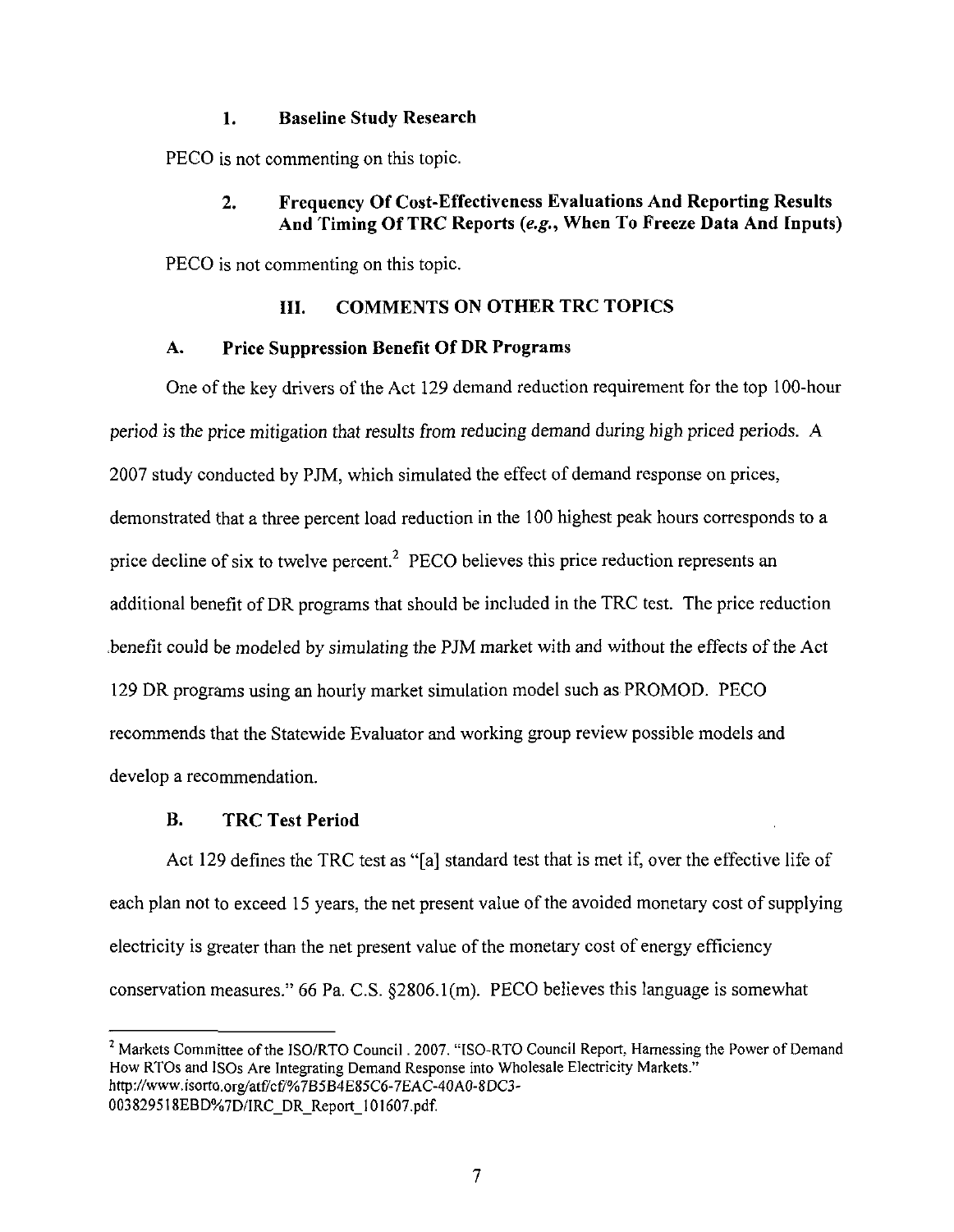unclear with respect to the appropriate TRC test period for measures that are added after an EE&C Plan is approved. Some language in the 2009 PA TRC Test Order supports a 15-year test period for each measure (regardless of when the measure is added to an EE&C Plan), while other language is less clear. See, e.g., 2009 PA TRC Test Order, p. 19 ("Act 129 limits the evaluation and TRC test process to consideration of energy efficiency effective measure lives of 15 years or less"); p. 20 ("We agree that for the purposes of capturing the energy or demand savings in EM&V protocols, savings beyond 15 years, or beyond the term of a particular EE&C plan, should be captured where warranted and may also be included in future EE&C plans.").

PECO believes it is appropriate to calculate savings for a measure with a 15 year life for a 15 year period, regardless of the year of installation, and requests that the Commission address this issue in its final order.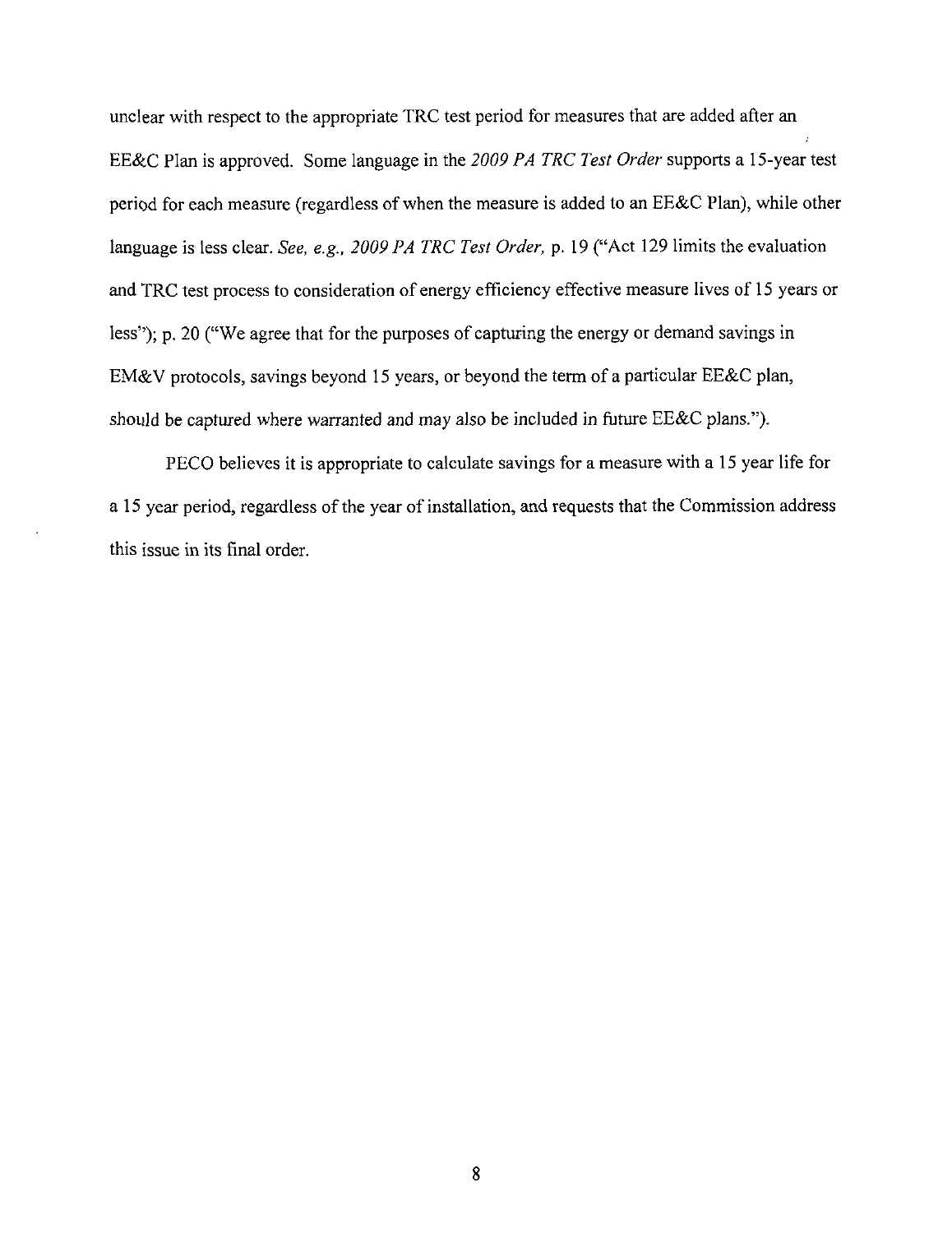#### **IV. CONCLUSION**

PECO appreciates the opportunity to comment on this important matter and believes that

the Company's recommended revisions can further improve the effectiveness of the TRC test.

Respectfully submitted,

thony E. Gay or

Anthony E.  $\overline{Oay}$  (Pa. No. 74624) Jack R. Garfmkle (Pa. No. 81892) Exelon Business Services Company 2301 Market Street P.O. Box 8699 Philadelphia, PA 19101-8699 Phone: 215.841.4635 Fax: 215.568.3389 anthony.gay@exeloncorp.com jack.garfinkle@exeloncorp.com

*June 2,2011 For PECO Energy Company*